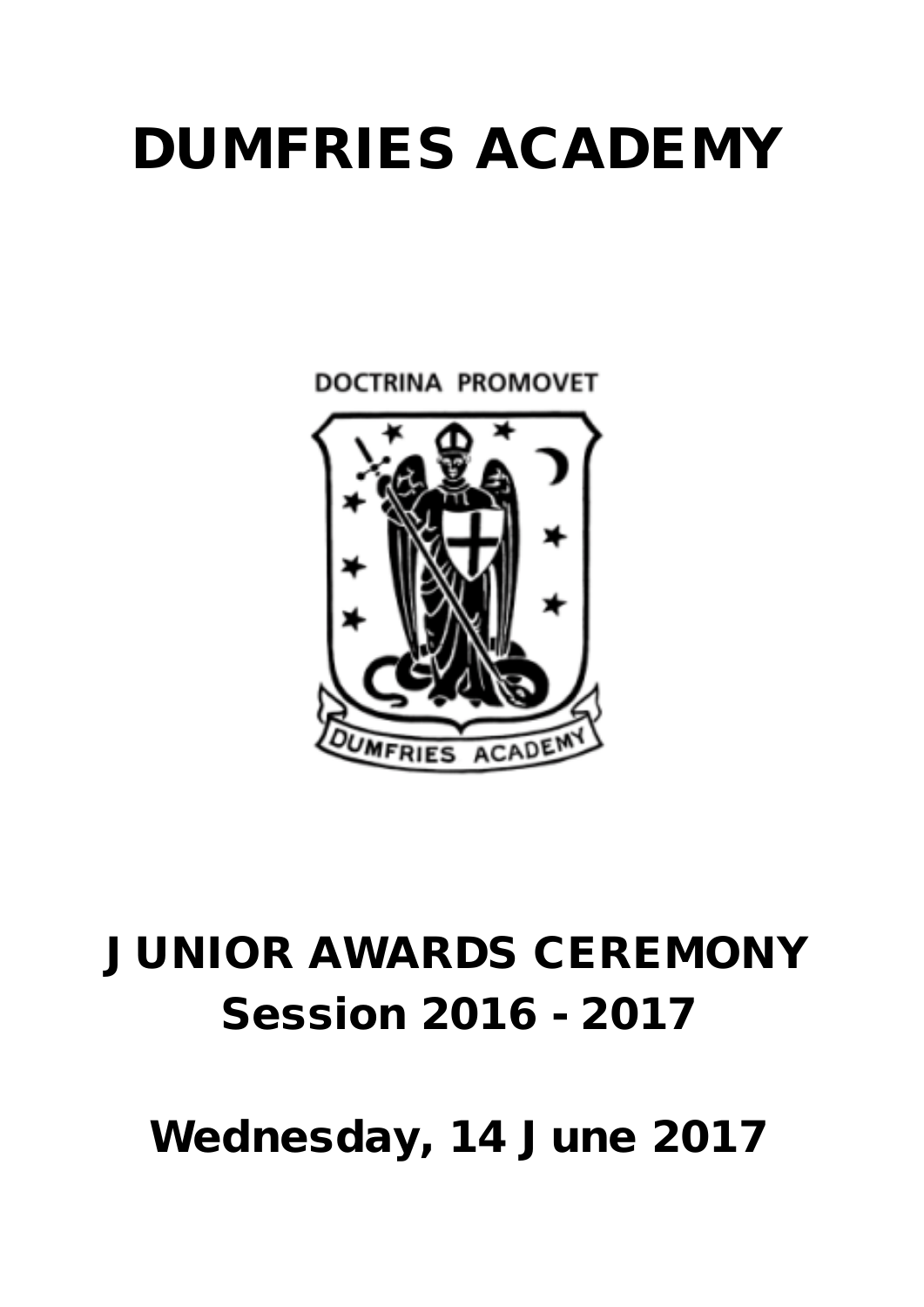## FIRST YEAR

#### MERIT AWARD

- 1B1 Josh Jamieson
- 1B1 Lewis Wright<br>1B2 Casev Gilmou Casey Gilmour
- 1B2 Liam Jardine
- 1B2 Rachel Kelly
- 1B2 Alex Milligan
- 1B2 Molly Rafferty
- 1H2 William Burns
- 1H2 Shelby Cathie
- 1H3 Lauren Grant
- 
- 1H3 Dempsey Rowan<br>1L1 Finlav Keenar Finlay Keenan
- 
- 1L1 Jason Stanley<br>1L2 Isla Davidso Isla Davidson
- 
- 1L2 Demileigh Marshall<br>1L2 Connor McNaugl
	- Connor McNaught
- 1L2 Jack McTaggart
- 1L2 George Milton<br>1L2 Yasmin Robins
- Yasmin Robinson
- 1L2 Chloe Vlachogianni
- 
- 1L2 Poppy Voce

#### EXCELLENCE AWARD

1B1 Cyrus Dunn 1B2 Emily Bonar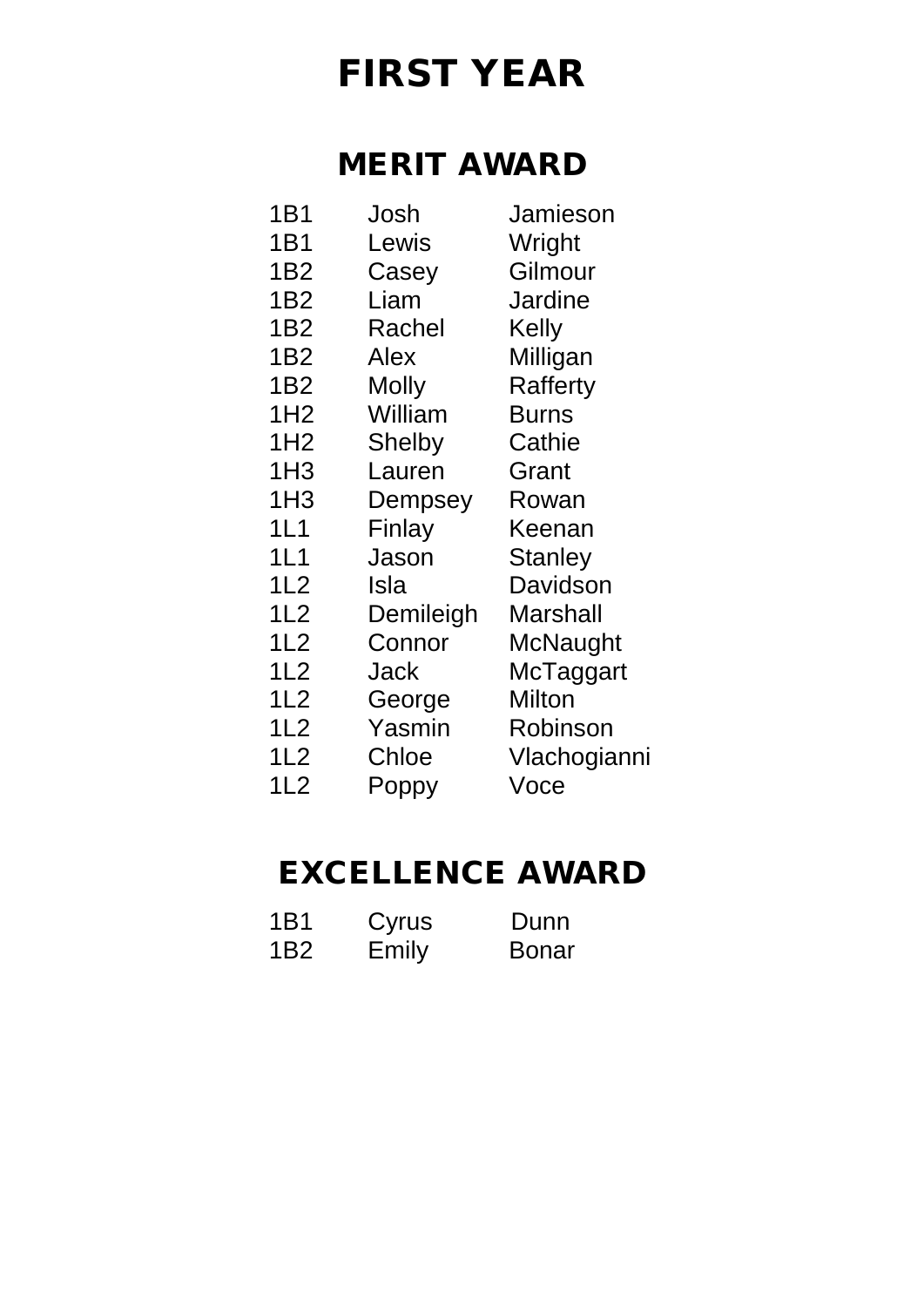#### BGE - SILVER AWARD

| 1B1              | Ailie         | Bryden           |
|------------------|---------------|------------------|
| 1B1              | <b>Millie</b> | Copland          |
| 1B1              | Codi          | Donaldson        |
| 1 <sub>B</sub> 1 | Katelynn      | Hogg             |
| 1B1              | Kent          | McDowall         |
| 1B1              | Daniel        | <b>Scott</b>     |
| 1 <sub>B2</sub>  | Robert        | Carey            |
| 1B <sub>2</sub>  | Emma          | Jamieson         |
| 1 <sub>B2</sub>  | Thomas        | Siddons          |
| 1H1              | Tegan         | Allan            |
| 1H1              | Anete         | Masina           |
| 1H1              | Liam          | <b>McBride</b>   |
| 1H1              | <b>Thomas</b> | Rae              |
| 1H <sub>2</sub>  | Liam          | <b>Black</b>     |
| 1H <sub>2</sub>  | Conner        | <b>Brown</b>     |
| 1H <sub>2</sub>  | <b>Mollie</b> | Kerley           |
| 1H <sub>2</sub>  | Katlyn        | <b>McCormick</b> |
| 1H <sub>2</sub>  | Daytona       | <b>Morrison</b>  |
| 1H <sub>3</sub>  | <b>Blair</b>  | Boyd             |
| 1H <sub>3</sub>  | Rory          | Gordon           |
| 1H <sub>3</sub>  | Robbie        | <b>McDowall</b>  |
| 1H <sub>3</sub>  | Keira         | <b>McIntosh</b>  |
| 1H <sub>3</sub>  | <b>Brooke</b> | <b>Steel</b>     |
| 1H <sub>3</sub>  | Kian          | Weems            |
| 1L1              | Tyler         | <b>Humphries</b> |
| 1L1              | Harrison      | Malley           |
| 1L1              | Luke          | Oliver           |
| 1L1              | Konar         | Pietsch          |
| 1L2              | Aidan         | <b>Barclay</b>   |
| 1L2              | <b>Ellie</b>  | Maxwell          |
| 1L2              | Rachel        | <b>McNeish</b>   |
| 1L2              | Luke          | Montgomery       |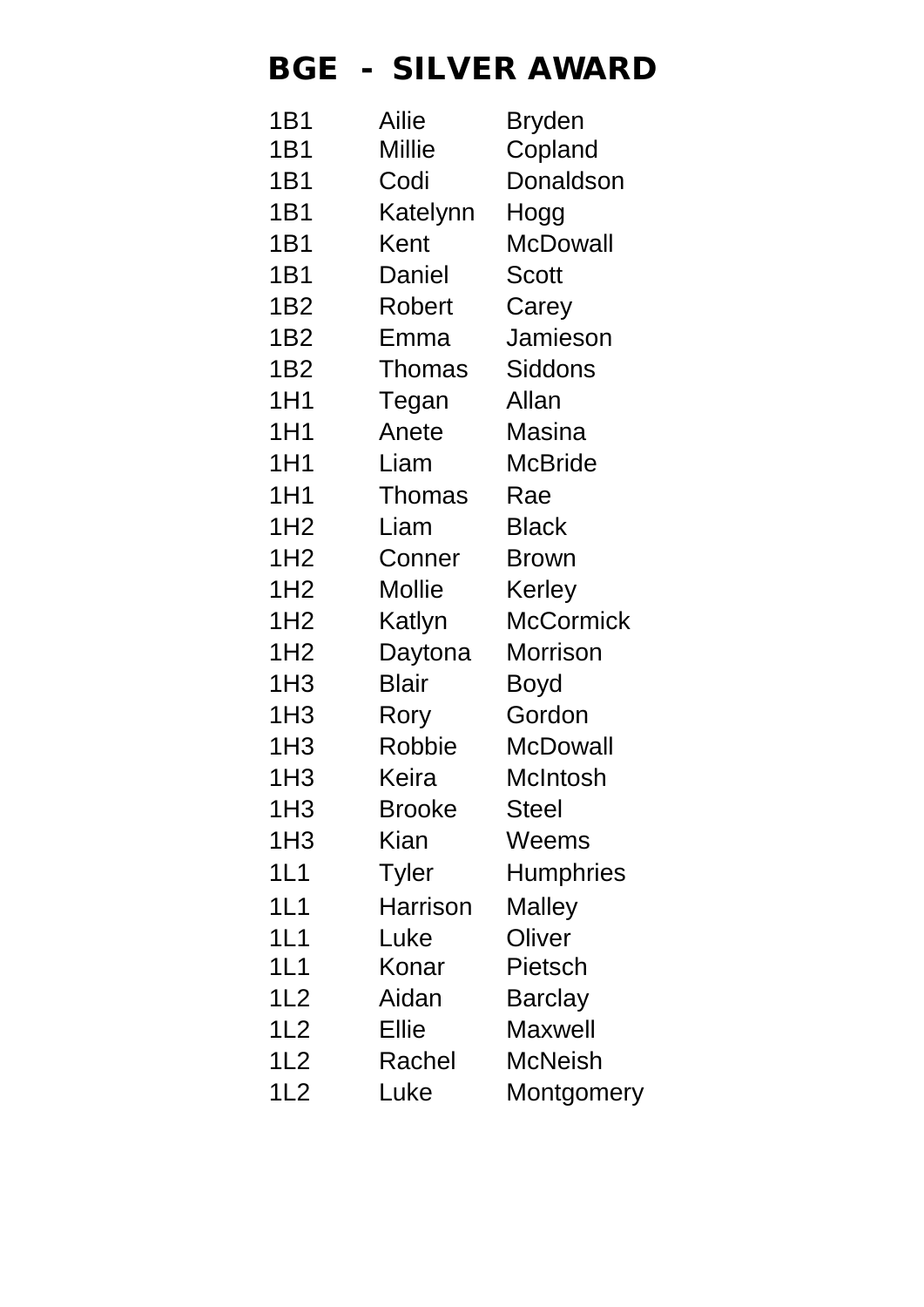## BGE - GOLD AWARD

| 1B1             | Cathra         | Irving             |
|-----------------|----------------|--------------------|
| 1B1             | James          | <b>Scriven</b>     |
| 1B1             | Chloe          | <b>Witts</b>       |
| 1B2             | Charlie        | <b>Bartsch</b>     |
| 1 <sub>B2</sub> | <b>Ruaridh</b> | Thompson           |
| 1H1             | <b>Niamh</b>   | Crossan            |
| 1H1             | <b>Stella</b>  | Duncan             |
| 1H1             | <b>Brooke</b>  | <b>Jardine</b>     |
| 1H1             | Kama           | Kirkwood           |
| 1H1             | John           | <b>Mattinson</b>   |
| 1H <sub>2</sub> | Darci          | Cummings           |
| 1H <sub>2</sub> | <b>Brooke</b>  | Dunlop             |
| 1H <sub>2</sub> | <b>Thomas</b>  | Harper             |
| 1H <sub>2</sub> | Tia            | Kelly              |
| 1H <sub>2</sub> | Rory           | MacLeod            |
| 1H <sub>2</sub> | Rebecca        | Macnair            |
| 1H <sub>2</sub> | <b>Ellie</b>   | <b>McConnachie</b> |
| 1H <sub>2</sub> | <b>Holly</b>   | <b>McCormick</b>   |
| 1H <sub>2</sub> | Sam            | <b>Teasdale</b>    |
| 1H <sub>3</sub> | <b>Allison</b> | <b>Brown</b>       |
| 1H <sub>3</sub> | Megan          | Johnstone          |
| 1H <sub>3</sub> | Layla          | Loy                |
| 1H <sub>3</sub> | Lily           | <b>MacPhee</b>     |
| 1H <sub>3</sub> | Hannah         | <b>Torrance</b>    |
| 1H <sub>3</sub> | Kayleigh       | Wilson             |
| 1H <sub>3</sub> | Xena-Anne      | Wilson             |
| 1L1             | Zoe            | <b>Hamilton</b>    |
| 1L1             | Leah           | <b>MacNeillie</b>  |
| 1L1             | Eve            | Penman             |
| 1L1             | Rebecca        | <b>Scott</b>       |
| 1L1             | Morven         | <b>Spratt</b>      |
| 1L1             | <b>Millie</b>  | Voce               |
| 1L1             | Summer         | Wells              |
| 1L2             | Aaron          | Callander          |
| 1L2             | Lilly          | Martin             |
| 1L2             | Erin           | <b>McGauchie</b>   |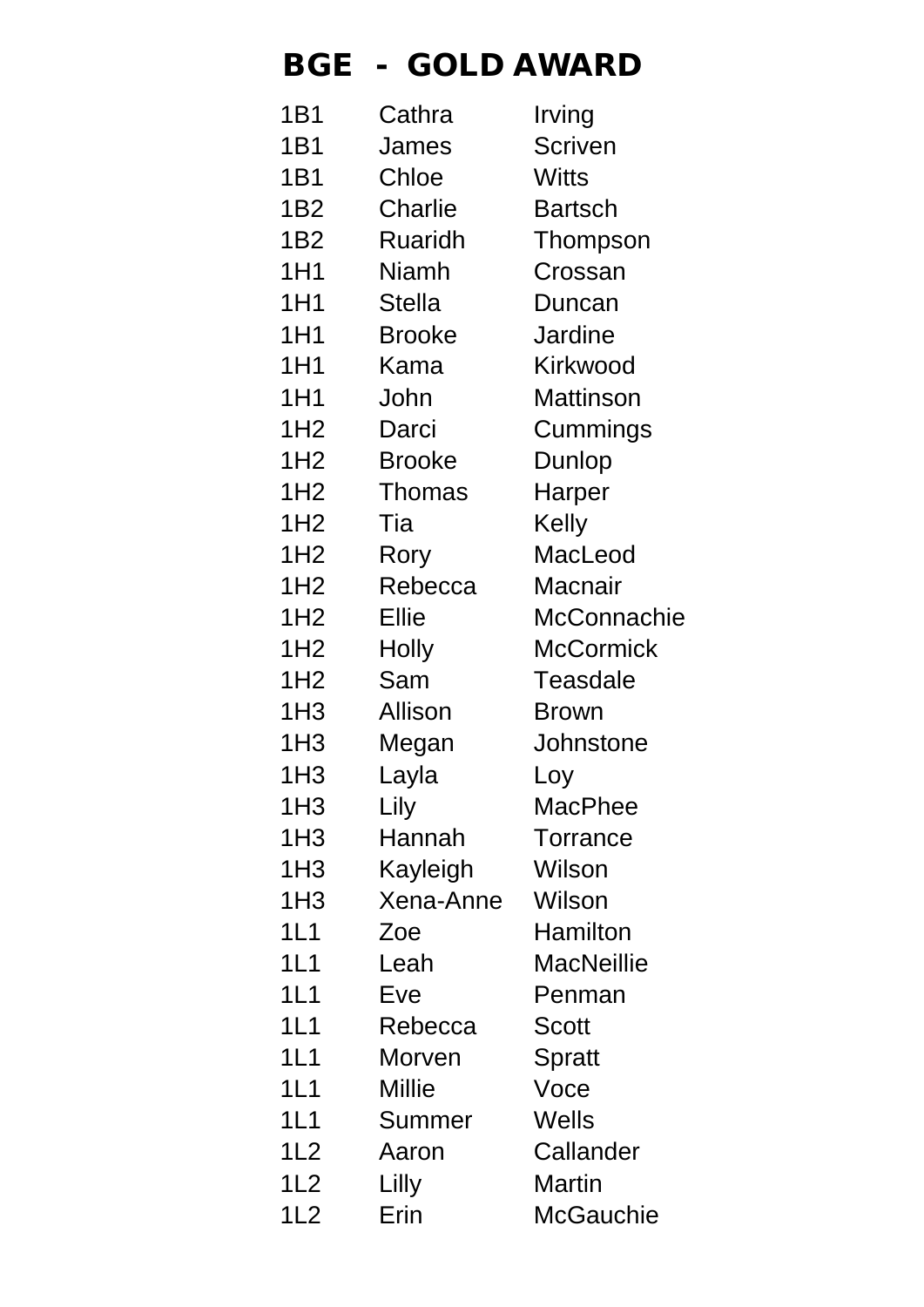#### BGE - PLATINUM AWARD

1B1 Katie Kirkwood

### FIRST YEAR SPECIAL AWARDS

**Athletic Championship**  Dempsey Rowan

**Athletic Championship**  Layla Loy

**UK Junior Mathematical Challenge 2017 Best in Year Silver Award** Thomas Harper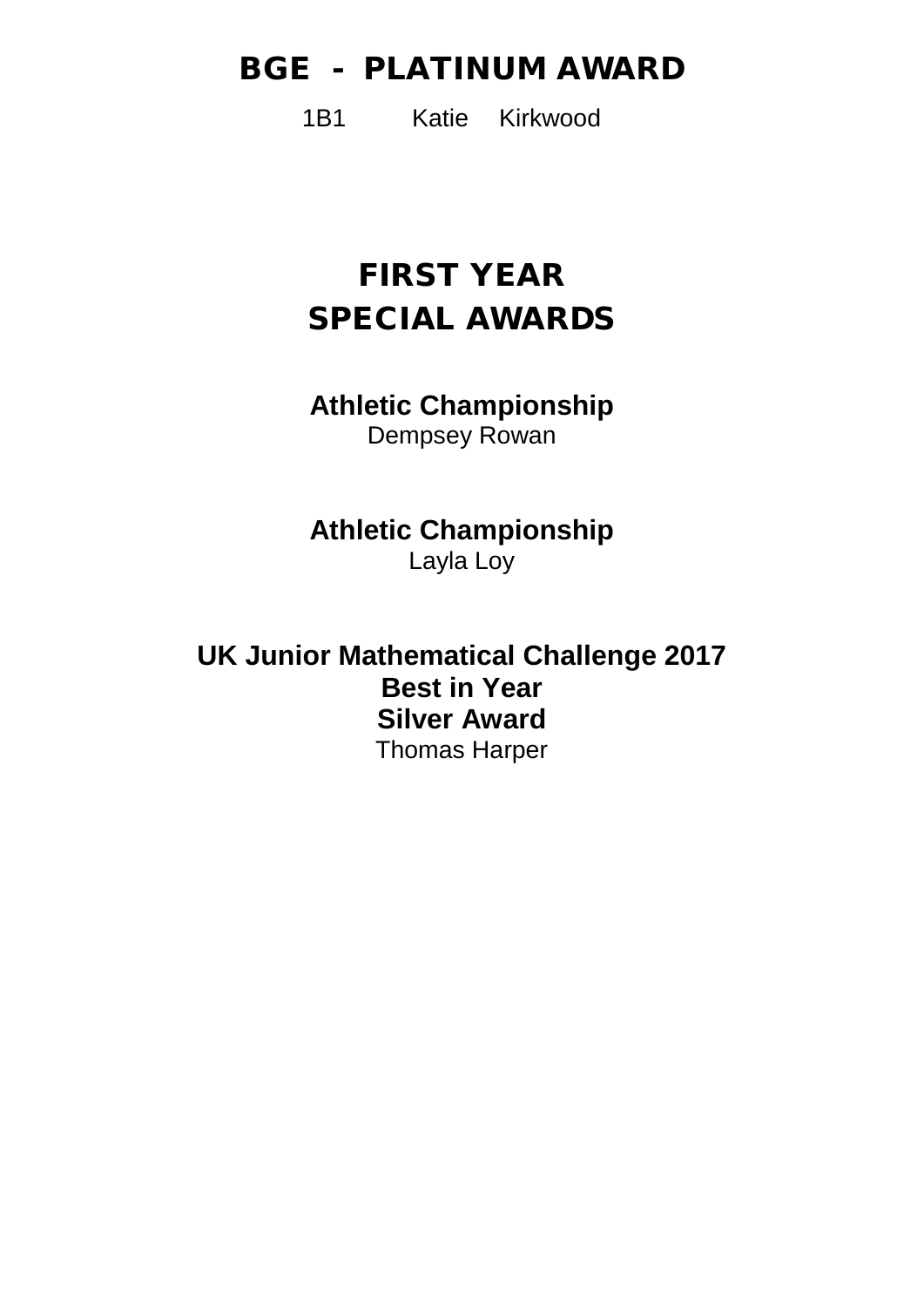## SECOND YEAR

#### MERIT AWARDS

| 2B1             | Robbie        | <b>McKerlie</b>   |
|-----------------|---------------|-------------------|
| 2B1             | Jasmin        | Willingale        |
| 2B <sub>2</sub> | Rosie         | <b>Brown</b>      |
| 2B <sub>2</sub> | Jack          | Copland           |
| 2B <sub>2</sub> | Irvine        | Currie            |
| 2B <sub>2</sub> | Macie         | McMillan          |
| 2B <sub>2</sub> | David         | <b>Turner</b>     |
| 2H1             | Lucy          | Hamilton          |
| 2H1             | <b>Karlie</b> | Jamieson          |
| 2H1             | Marcus        | Zygadlo           |
| 2H <sub>2</sub> | Lydia         | Currie            |
| 2H <sub>2</sub> | Morgan        | Hay               |
| 2H <sub>2</sub> | Yasmin        | <b>Kirk</b>       |
| 2H <sub>2</sub> | Joseph        | Marshall          |
| 2H <sub>2</sub> | <b>Blair</b>  | <b>Nicholson</b>  |
| 2H <sub>2</sub> | Cameron       | Walseth           |
| 2L1             | Harris        | Homayoun          |
| 2L2             | <b>Nina</b>   | <b>Mulholland</b> |
| 2L2             | Logan         | Rielly            |
|                 |               |                   |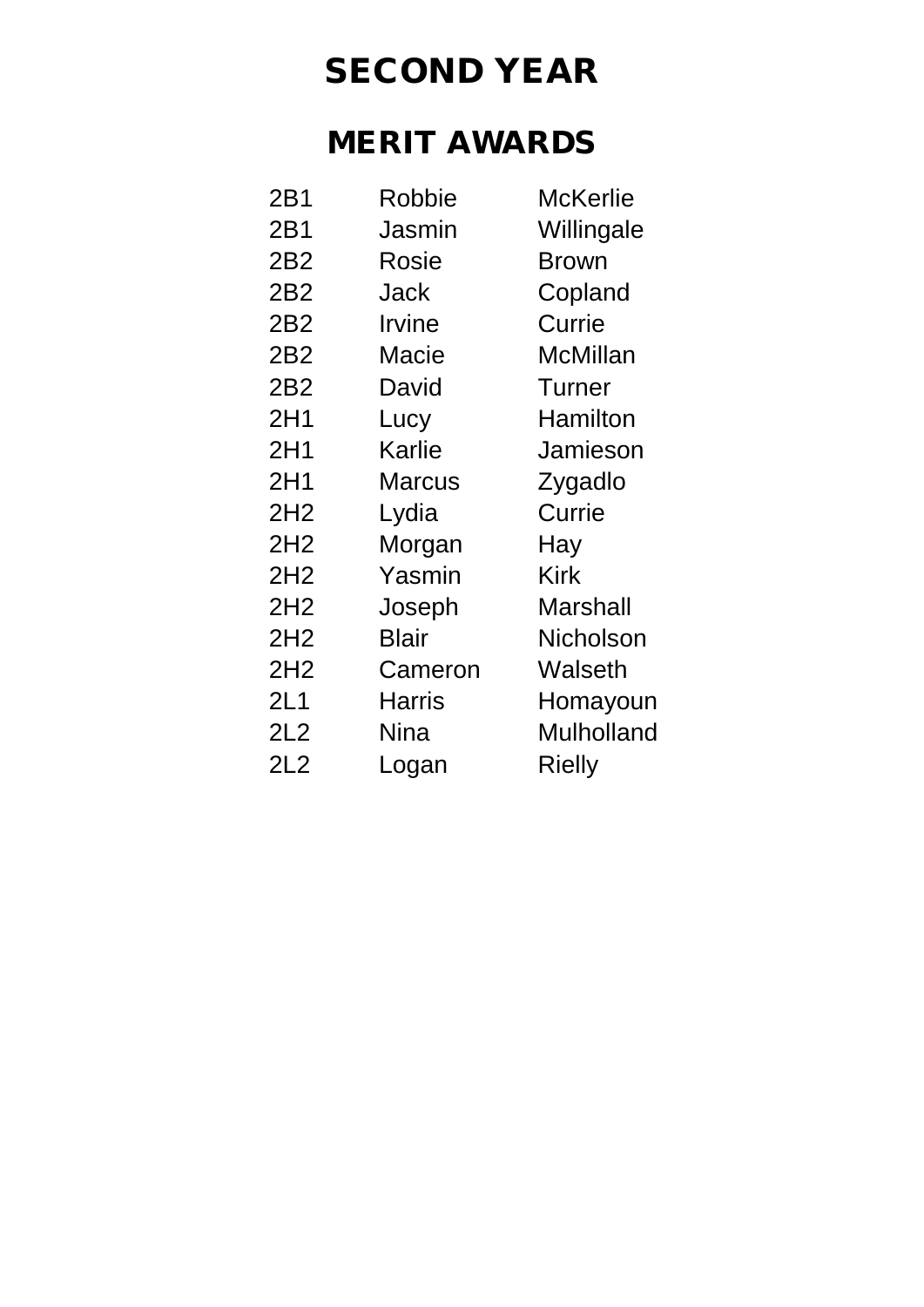#### BGE - SILVER AWARD

| Salah          | <b>Benadrouche</b> |
|----------------|--------------------|
| Abrar          | Chowdhury          |
| <b>Ellie</b>   | <b>Kirkpatrick</b> |
| Tom            | <b>Tuchewicz</b>   |
| Arfat          | Ahmad              |
| Abbie          | <b>Dodds</b>       |
| Eva            | Zutic              |
| Shannon        | Doherty            |
| Luke           | Eden               |
| Jamie          | Feely              |
| Eleanor        | <b>Mickle</b>      |
| Elizabeth      | O'Brien            |
| <b>Tabitha</b> | <b>Wallace</b>     |
| <b>Bailey</b>  | Anderson           |
| Graeme         | <b>Riddick</b>     |
| Kerry          | <b>Riddick</b>     |
| Joshua         | <b>Booth</b>       |
| Owen           | Halliday           |
| Rheagan        | Irving             |
| Darren         | Kennedy            |
| Leonie         | Wilson             |
| James          | <b>Witts</b>       |
| Cerys          | <b>Mackenzie</b>   |
| <b>Harry</b>   | Oats               |
| Cameron        | Wyllie             |
|                |                    |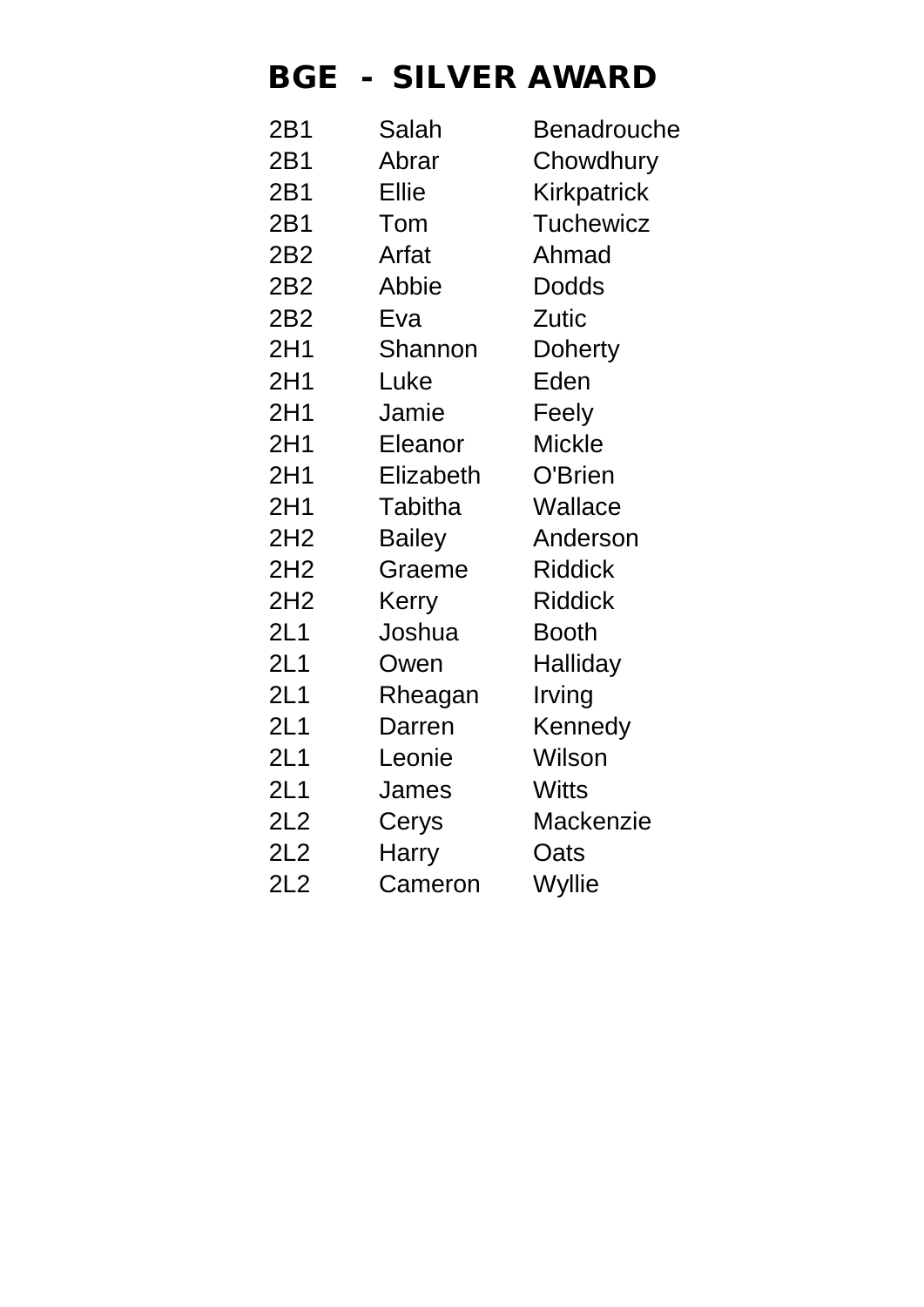### BGE - GOLD AWARD

| 2B1             | Hayden        | MacKay           |
|-----------------|---------------|------------------|
| 2B1             | Andrew        | Madden           |
| 2B1             | Vanessa       | Wallace          |
| 2B1             | Finlay        | Zanna            |
| 2B2             | Sam           | Alison           |
| 2B <sub>2</sub> | <b>Kamile</b> | <b>Bucyte</b>    |
| 2B <sub>2</sub> | <b>Kian</b>   | Dempster         |
| 2B <sub>2</sub> | David         | <b>Flower</b>    |
| 2H1             | Catrin        | Ace              |
| 2H1             | Hope          | Dunlop-Lynn      |
| 2H1             | Freya         | <b>Kirk</b>      |
| 2H2             | Jessica       | <b>Bryden</b>    |
| 2H <sub>2</sub> | Ryan          | <b>McCormick</b> |
| 2H <sub>2</sub> | Megan         | Slaven           |
| 2L1             | Calum         | <b>Begg</b>      |
| 2L1             | Sam           | Conchie          |
| 2L1             | <b>Nina</b>   | Hollywood        |
| 2L1             | Talia         | <b>McDonald</b>  |
| 2L1             | Lewis         | <b>McKenna</b>   |
| 2L1             | Amy           | <b>Telfer</b>    |
| 2L2             | Charlotte     | Green            |
| 2L2             | Rhys          | Halliday         |
| 2L2             | Conall        | Holt             |
| 2L2             | Susannah      | Kilpatrick       |
| 2L2             | Maegan        | McNeish          |
| 2L2             | <b>Ellen</b>  | <b>Mitchell</b>  |
| 2L2             | Finlay        | Paterson         |
| 2L2             | Arron         | Thom             |